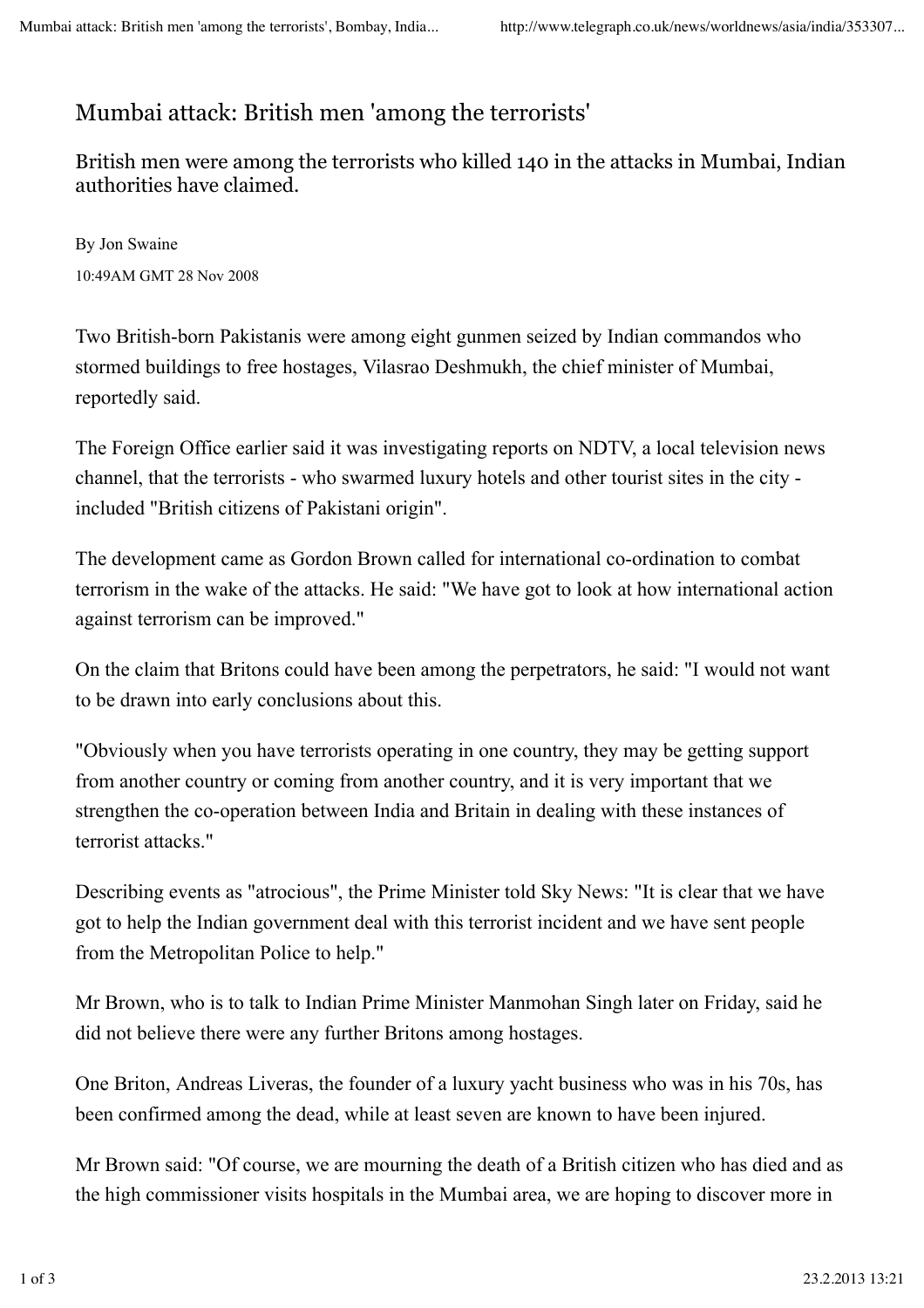terms of the number of people injured."

The Prime Minister's comments came as Indian commando troops cleared the last terrorists from buildings across Mumbai.

At the Oberoi Hotel, at least 25 captives - including two Britons and another clutching a baby were rushed out and loaded into waiting cars, buses and ambulances.

Mark Abell, a British lawyer, who on Thursday spoke to The Daily Telegraph while barricaded into his hotel room, was among those released. He said: "I'm going home, I'm going to see my wife."

He added: "These people here have been fantastic, the Indian authorities, the hotel staff. I think they are a great advertisement for their country."

Another man, who said he was British but would not give his name, said: "I didn't see anything. I just heard loud blasts. I was in my room. I didn't get out until an hour ago."

Nicole Griffen, another Briton, said she had been rescued by Indian special forces from the Taj Mahal.

She told BBC Radio 5 Live: "They entered and looked through our passports and scouted around to see if there was (anyone) harbouring terrorists or attackers.

"And then we were promptly told where to go by the central stairway and again we were asked to wait with other guests while they checked other floors and checked other rooms and we all congregated into one space where they could protect us centrally."

Heavy gunfire was heard early on Friday as commandos were dropped by helicopter on to the roof of a Jewish centre where at least 10 hostages were believed to be held.

A group calling itself Deccan Mujahideen has claimed responsibility for the attacks.

However, Mr Singh blamed "external forces" for the violence - a phrase sometimes used to refer to Pakistani militants, whom Indian authorities often blame for attacks.

The country's foreign minister was more explicit.

"According to preliminary information, some elements in Pakistan are responsible," Pranab Mukherjee said.